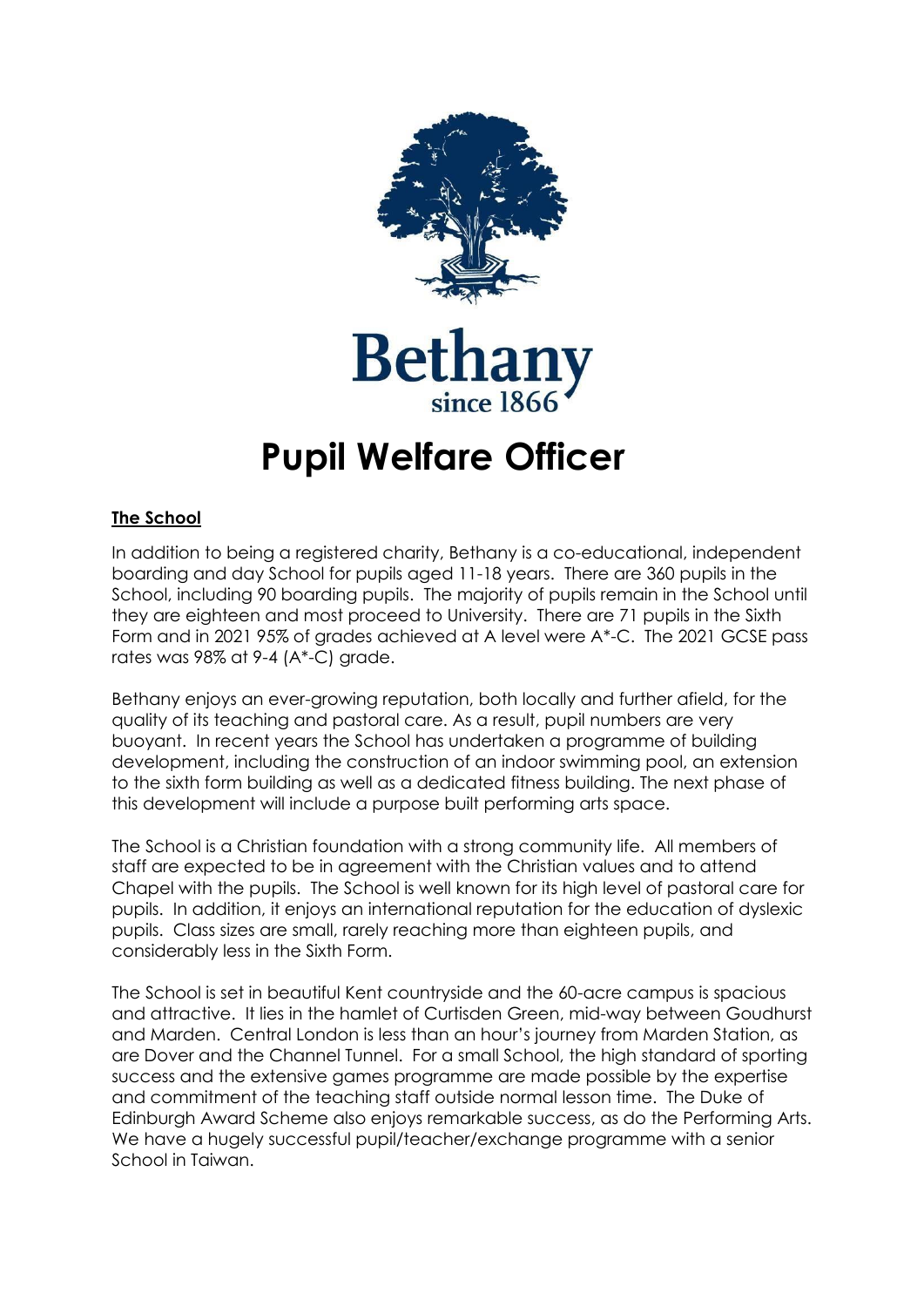The School is forward thinking in all aspects of teaching, learning, and curriculum and has created a 10-year vision, Bethany 2026, for its education provision.

Bethany 2026 is a School, which is:

- Providing an innovative education relevant to the 21st century;
- Encouraging the virtue of learning in young people delivering 21st century learning habits;
- Living our Christian values through excellent pastoral care;
- A flourishing School investing in the future.

Furthermore, the School has a unique philosophy of learning centred on developing excellent learning habits in its pupils in order to instil in them the 'Virtue of Learning'. All teaching staff are encouraged to undertake their own action based research through a teacher-led Professional Learning Community model. In recent years the curriculum has been enhanced further and now includes GCSE Dance, and level 3 courses in Economics and Computing. In addition, all full-time staff are provided with a laptop computer and all pupils from Year 7 have their own laptop. This is complimented by a revised Computing curriculum in Key Stage 3 which includes coding and the opportunity for pupils to develop core computing skills. As a School we make use of Microsoft 365 for supporting teaching and learning and have a number of staff who are Microsoft Innovative Educators. We have used Teams to deliver a highly successful remote learning program during lockdown.

#### **General Salary and Conditions**

.

This is a term time role, working 36 weeks a year. Working Monday to Friday 9.45 am to 4.15 pm. Salary range is between £17,000 - £20,000 per annum depending on skills and experience.

The post is subject to the completion of a confidential medical questionnaire and the self-certification of medical fitness together with the normal DBS checks.

In September 2016 Bethany School also introduced Benenden Health Care to its employees. Benenden Health Care is a not-for profit health organisation which was set up over 100 years ago to help reduce the NHS waiting times. It offers its members local consultations and tests, physio, and rehab as well as psychological support and financial support if anyone is suffering from a life-changing condition.

Meals on duty are provided and in addition the School participates in a Contributory Pension Scheme for support staff.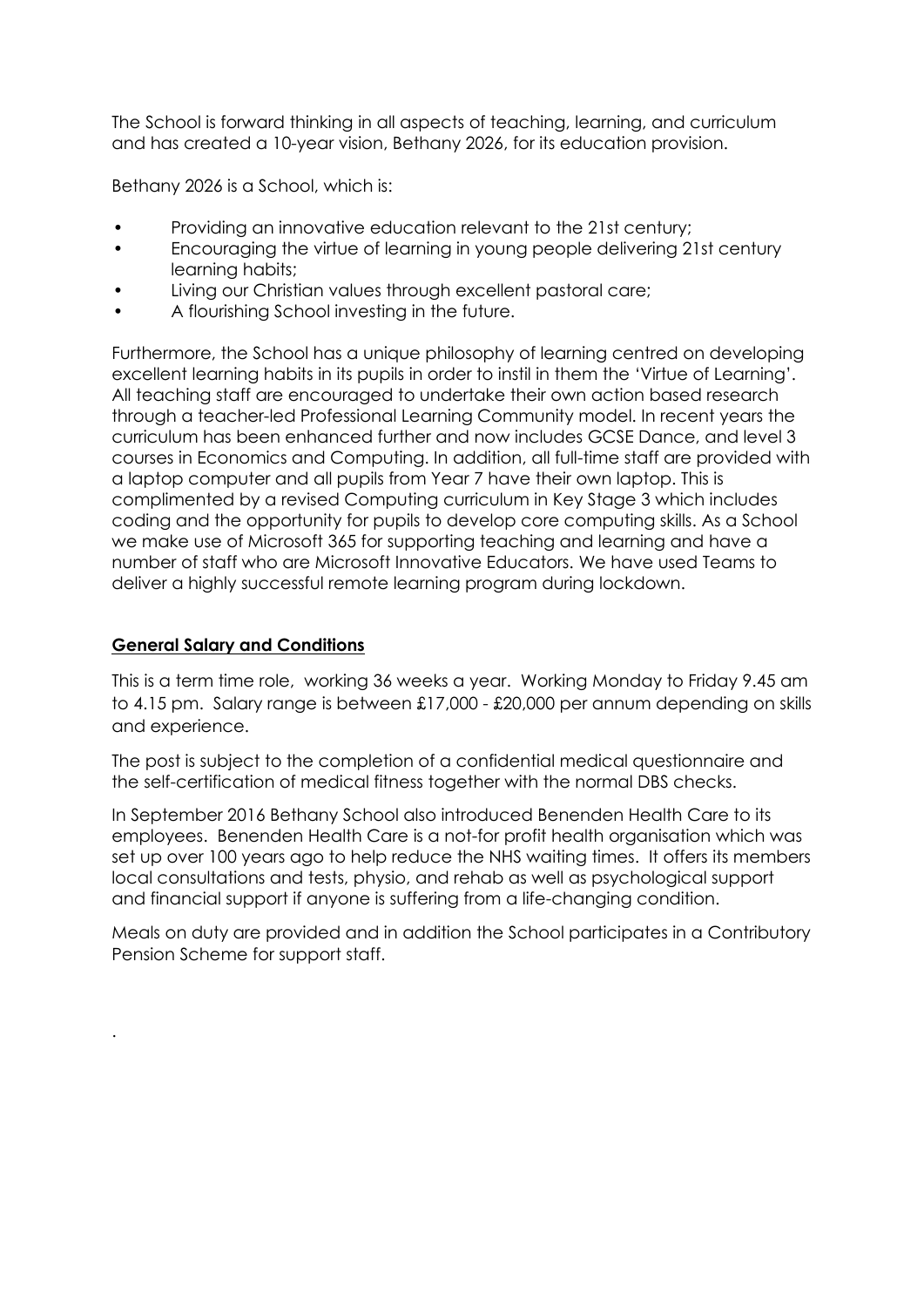#### **Application**

An application form can be obtained from our website under About Bethany or by contacting Human Resources on [recruitment@bethanySchool.org.uk](mailto:recruitment@bethanyschool.org.uk)

The closing date for applications is 12 noon on Thursday 26<sup>th</sup> May and we are looking for a September 2022 start. The post is subject to the receipt of two satisfactory references, completion of a confidential medical questionnaire, and an enhanced Disclosure & Barring Service check.

# **Pupil Welfare Officer**

# **Job Description**

## **Purpose of the job:**

Supporting the Deputy Head Pastoral and School nurses in providing excellent and additional pastoral support for the pupils within Bethany School.

#### **Main Duties and Responsibilities:**

The postholder will undertake all duties and responsibilities in compliance with regulatory, legislative and school procedural requirements.

- Work directly in conjunction with the Deputy Head Pastoral, School nurses, School Counsellor, Heads of Year, Housemasters, Designated Safeguard Lead (DSL), and Deputy Designated Safeguard Lead (DDSL)on matters relating to pastoral support and wellbeing of the selected pupils who need additional (nonmedical) welfare support.
- Provide, where relevant additional administrative pastoral support to support pastoral processes and procedures.
- Liaise with parents / carers / professionals with regards to pastoral support being provided, wellbeing and ongoing support being provided to specially selected pupils.
- Support Heads of Year, Tutors, Housemasters (for boarders) in dealing with the more acute pastoral needs of selected pupils.
- Contributing to raising standards and achievement for utilising the structures within the school such as support plans,, safety plans and health plans.
- Support and enable pupils once they 'exit' or are struggling with their mental health to return to class or go home.
- Demonstrate empathy with those experiencing challenges within the school community.
- Reinforce positive behaviour.
- Support staff in understanding behavioural issues relating to poor behaviour being a reflection of underlying concerns or issues for pupils.
- Contributing to pastoral reviews (both statutory and not statutory) of selected pupils' progress.
- Providing regular feedback to Pastoral staff and School Nurse.
- Support with pastoral administrative and clerical tasks for the pastoral staff such as minuting meetings or taking pupil statements.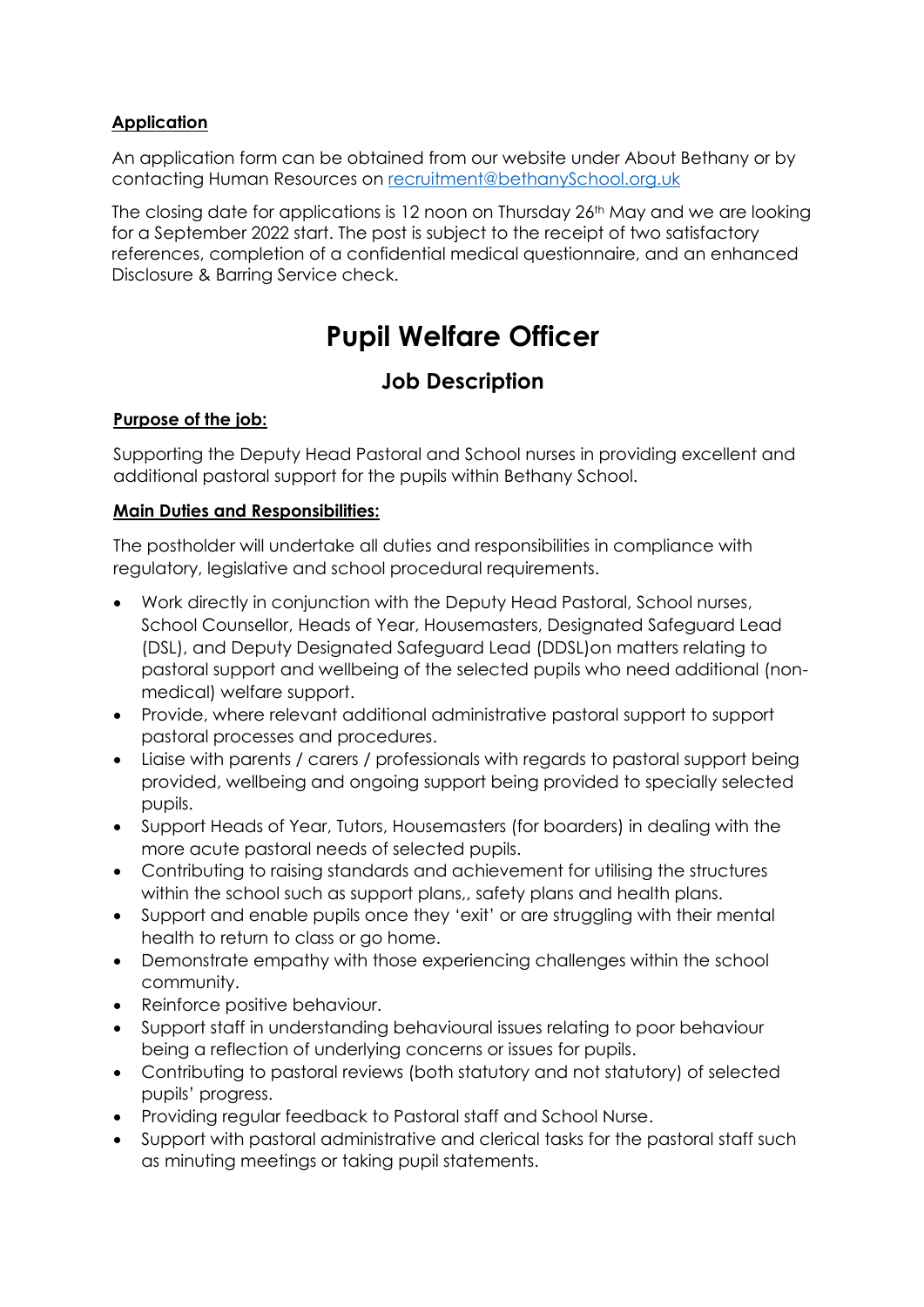- Work collaboratively with all pastoral staff and with the promotion of PSHCE, Relationship and Sex Education, and the work done by the school in relation to promoting those with identified protected characteristics such as LGBTQ+.
- Maintain positive professional relationships with all colleagues.
- Be aware of and follow relevant school procedures and policies, especially surrounding behaviour, sanctions, praise and SEND.
- Take appropriate action to support child protection and the safeguarding of children.
- Promoting positive links between home and school and the wider community.
- Respecting the sensitivity and confidentiality of information about pupils' and the school.
- Being a positive role model for the pupils' and parents.
- Attend relevant in service training.
- Undertake any other reasonable duties as required by the Deputy Head Pastoral. School Counsellor or School Nurses.
- Adhere to all School Policies to include but not be limited to Safeguarding and Child Protection, Code of Conduct and Health & Safety.
- To promote and safeguard the welfare of children and young persons for whom you are responsible and with whom you come into contact.
- NB: This job description outlines a range of main duties and is a guide to the work that you will initially be required to undertake. It is not exhaustive and can be varied in consultation with the postholder to reflect changes in the job or the organisation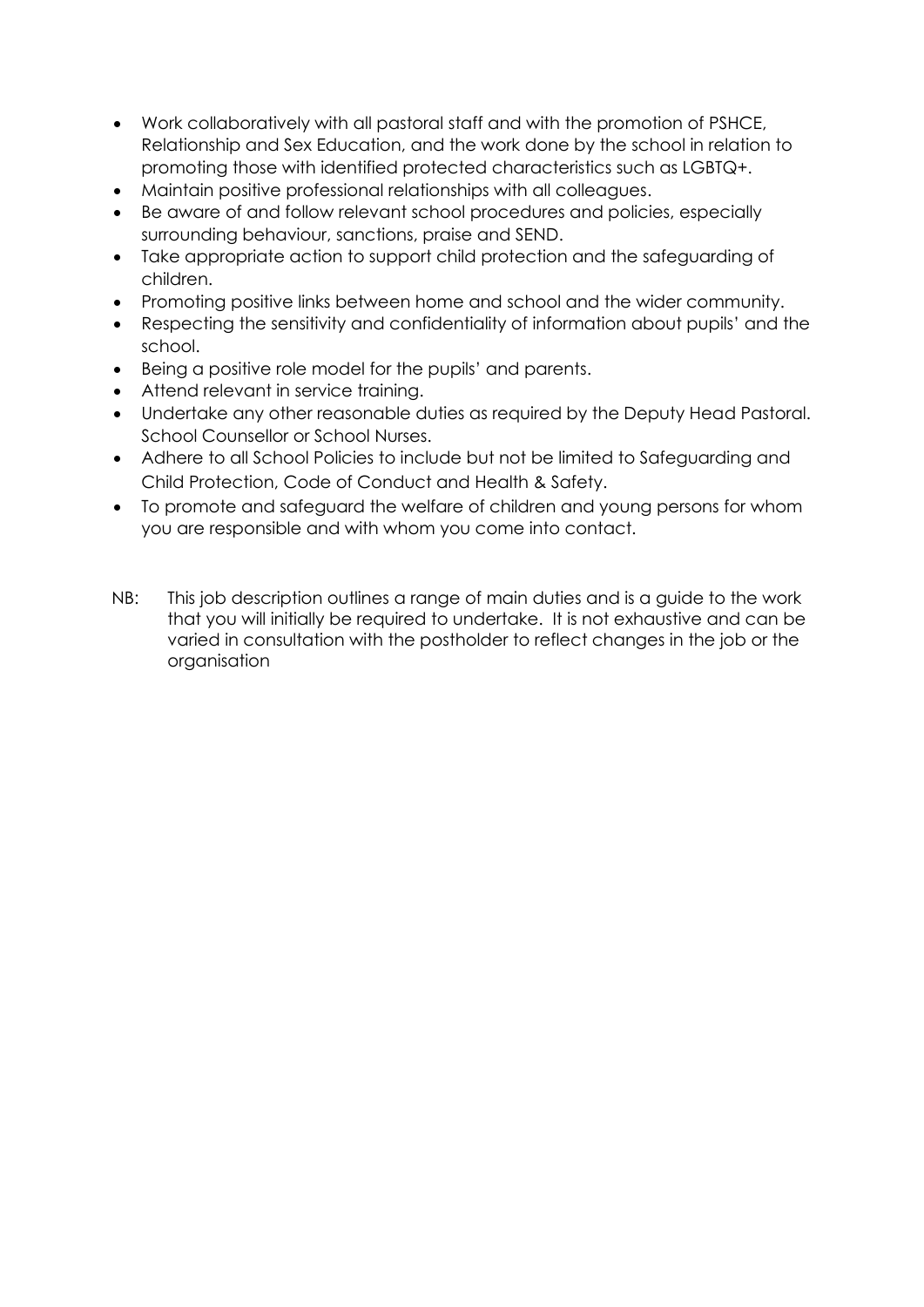# **Person Specification Skills**

# **Post Title: Pupil Welfare Officer**

|                                              |                  | <b>CRITERIA</b>                                                                                                                                         | <b>MEANS OF ASSESSMENT</b> |           |              |
|----------------------------------------------|------------------|---------------------------------------------------------------------------------------------------------------------------------------------------------|----------------------------|-----------|--------------|
|                                              |                  |                                                                                                                                                         | <b>Application</b>         | Interview | <b>Tests</b> |
| <b>Qualifications</b>                        | <b>Essential</b> | Good basic education<br>to A Level or Level 3<br>standard.<br><b>IT Literate</b>                                                                        | ✓                          |           |              |
|                                              | <b>Desirable</b> | First Aid Training<br>Degree                                                                                                                            | ✓                          |           |              |
| <b>Experience</b><br>and<br><b>Knowledge</b> | <b>Essential</b> | Experience of working<br>within an educational<br>setting in a pupil facing<br>capacity                                                                 |                            |           |              |
|                                              |                  | and/or<br>Experience of working<br>with pupils / young<br>people                                                                                        | ✓                          |           |              |
|                                              |                  | Awareness of and<br>compliance with school<br>procedures and<br>policies, including child<br>protection and<br>reporting any concerns<br>as appropriate |                            | ✓         |              |
|                                              | <b>Desirable</b> | Experience of working<br>within a pastoral setting<br>Experience of working<br>within KS3 and / or KS4                                                  |                            |           |              |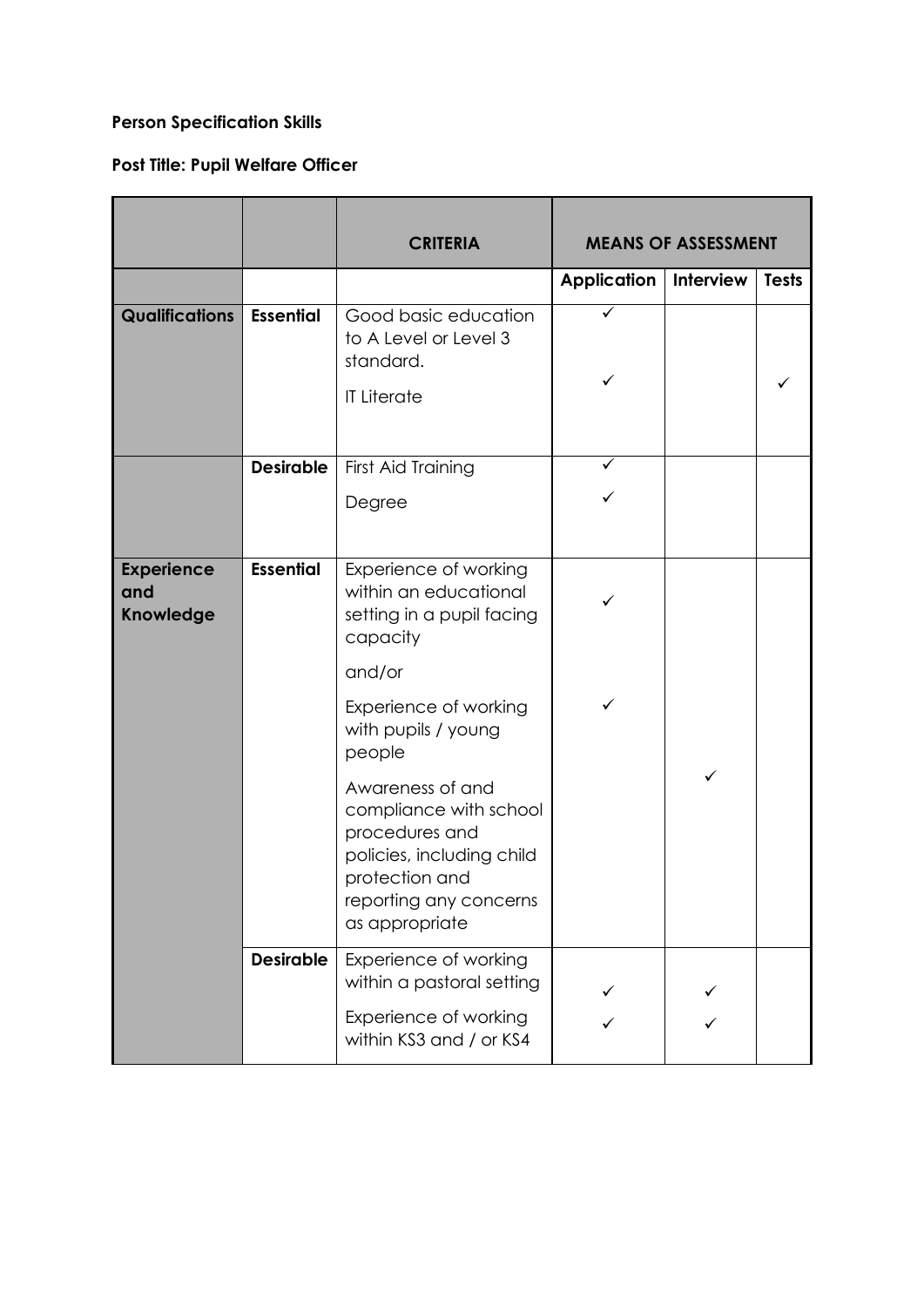|                                         |                  | <b>CRITERIA</b>                                                                 | <b>MEANS OF ASSESSMENT</b> |           |              |
|-----------------------------------------|------------------|---------------------------------------------------------------------------------|----------------------------|-----------|--------------|
|                                         |                  |                                                                                 | <b>Application</b>         | Interview | <b>Tests</b> |
| <b>Specific skills</b><br>and abilities | <b>Essential</b> | Ability to act on own<br>initiative                                             |                            | ✓         |              |
|                                         |                  | Ability to motivate and<br>encourage children                                   |                            | ✓         |              |
|                                         |                  | Ability to observe and<br>monitor progress and<br>maintain records              |                            | ✓         |              |
|                                         |                  | Ability to work from<br>instructions                                            |                            |           |              |
|                                         |                  | Able to maintain<br>confidentiality                                             |                            |           |              |
|                                         |                  | Ability to keep issues in<br>perspective                                        |                            |           |              |
|                                         |                  | Willingness to assist and<br>participate in the wider<br>aspects of school life |                            | ✓         |              |
| Interpersonal<br><b>skills</b>          | <b>Essential</b> | Excellent skills in oral<br>and written<br>communication;                       | ✓                          | ✓         |              |
|                                         |                  | High level of attention<br>to detail and accuracy.                              |                            |           |              |
|                                         |                  | Ability to work as part of<br>a busy team                                       |                            |           |              |
|                                         |                  | Ability to work using<br>own initiative.                                        |                            |           |              |
|                                         |                  | Be a good collaborator                                                          |                            |           |              |
|                                         | <b>Desirable</b> | Ability to use an<br>information<br>management system                           |                            |           |              |